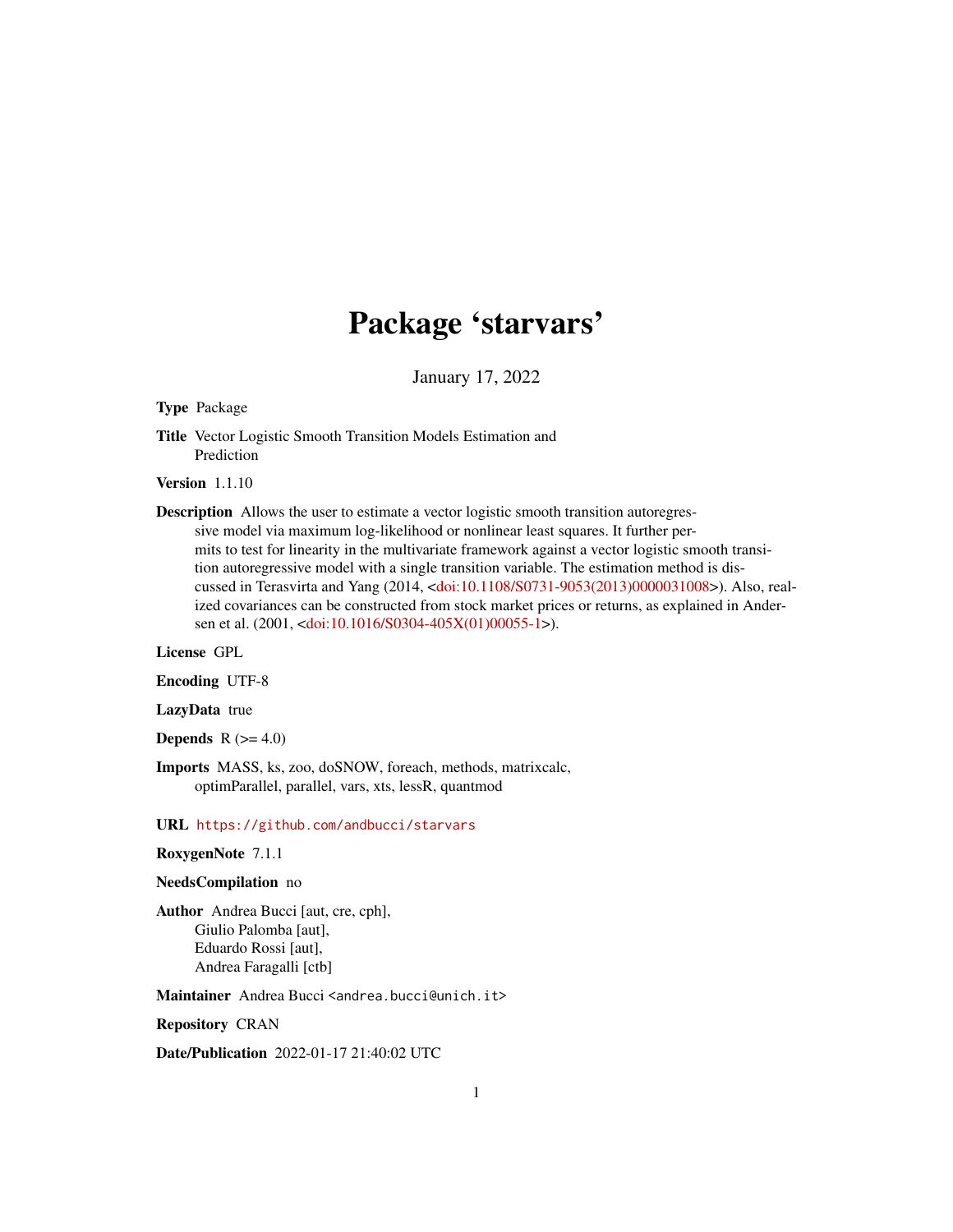## <span id="page-1-0"></span>R topics documented:

| $\overline{\mathbf{3}}$ |
|-------------------------|
| $\overline{4}$          |
| $\overline{4}$          |
| $\overline{5}$          |
| $\overline{8}$          |
|                         |
|                         |
|                         |
|                         |
|                         |
|                         |
|                         |
|                         |
|                         |
|                         |
|                         |

#### **Index** [22](#page-21-0)

coef.VLSTAR *Coefficient method for objects of class VLSTAR*

### Description

Returns the coefficients of a VLSTAR model for objects generated by VLSTAR()

#### Usage

```
## S3 method for class 'VLSTAR'
coef(object, ...)
```
#### Arguments

| object  | An object of class 'VLSTAR'; generated by VLSTAR(). |
|---------|-----------------------------------------------------|
| $\cdot$ | Currently not used.                                 |

#### Value

Estimated coefficients of the VLSTAR model

#### Author(s)

Andrea Bucci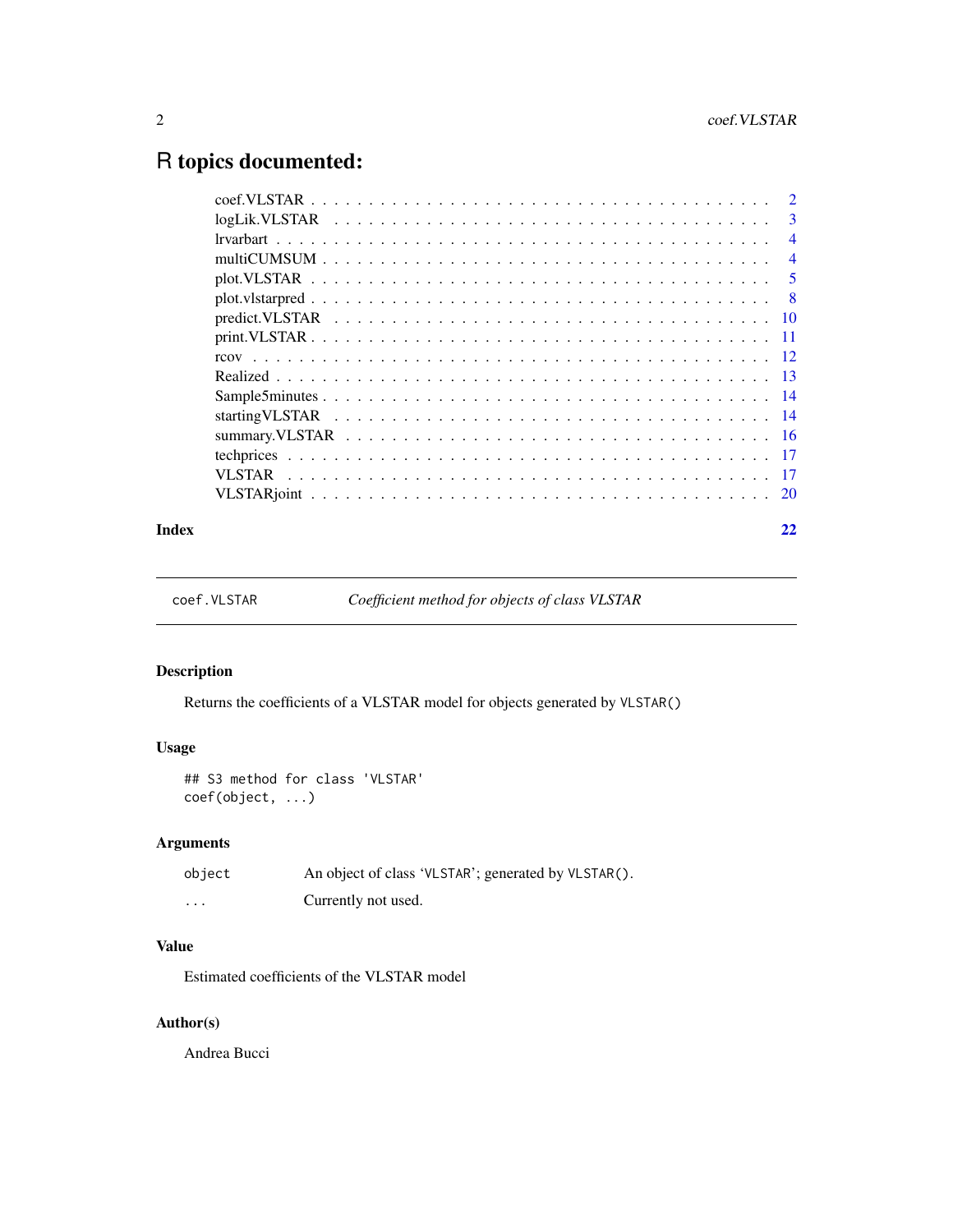#### <span id="page-2-0"></span>logLik.VLSTAR 3

#### References

Terasvirta T. and Yang Y. (2014), Specification, Estimation and Evaluation of Vector Smooth Transition Autoregressive Models with Applications. *CREATES Research Paper 2014-8*

#### Examples

mean(1:3)

logLik.VLSTAR *Log-Likelihood method*

#### Description

Returns the log-Likelihood of a VLSTAR object.

#### Usage

```
## S3 method for class 'VLSTAR'
logLik(object, type = c('Univariate', 'Multivariate'), ...)
```
#### Arguments

| object   | An object of class 'VLSTAR' obtained through VLSTAR().            |
|----------|-------------------------------------------------------------------|
| type     | Type of Log-Likelihood to be showed (univariate or multivariate). |
| $\cdots$ | further arguments to be passed to and from other methods          |

#### Details

The log-likelihood of a VLSTAR model is defined as:

$$
\log l(y_t|I_t; \theta) = -\frac{T\tilde{n}}{2} \ln(2\pi) - \frac{T}{2} \ln |\Omega| - \frac{1}{2} \sum_{t=1}^T (y_t - \tilde{G}_t B z_t)' \Omega^{-1} (y_t - \tilde{G}_t B z_t)
$$

#### Value

An object with class attribute logLik.

#### Author(s)

Andrea Bucci

#### See Also

[VLSTAR](#page-16-1)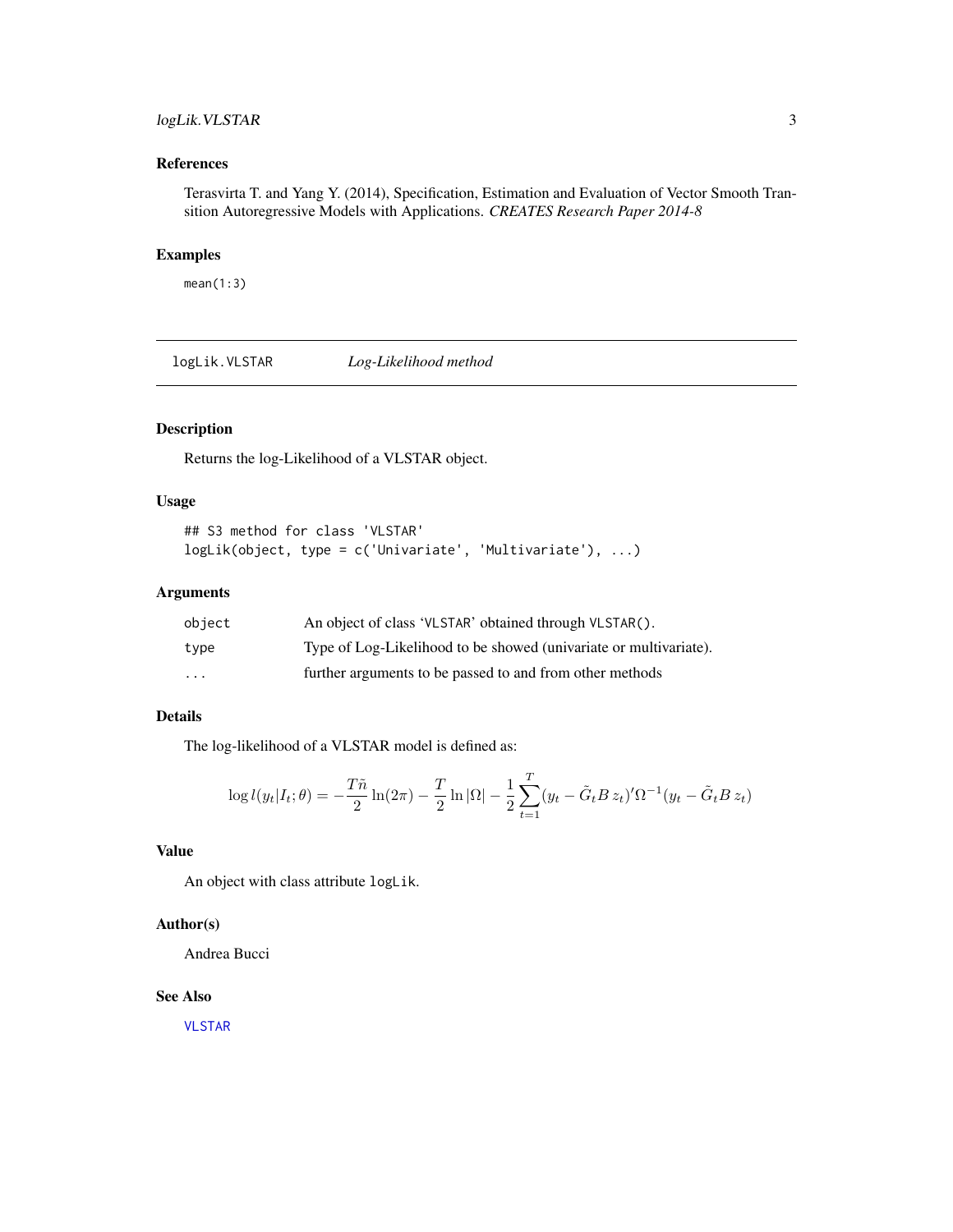<span id="page-3-0"></span>

#### Description

Function returns the long-run variance of a time series, relying on the Bartlett kernel. The window size of the kernel is the cube root of the sample size.

#### Usage

lrvarbart(x)

#### Arguments

x a (T x 1) vector containing the time series over period T

#### Value

| lrv    | long-run variance            |
|--------|------------------------------|
| return | bandwidth size of the window |

#### Author(s)

Andrea Bucci

#### References

Hamilton J. D. (1994), Time Series Analysis. *Princeton University Press*; Tsay R.S. (2005), Analysis of Financial Time Series. *John Wiley & SONS*

#### Examples

data(Realized) lrvarbart(Realized[,1])

multiCUMSUM *Multivariate CUMSUM test*

#### Description

Function returns the test statistics for the presence of co-breaks in a set of multivariate time series.

#### Usage

```
multiCUMSUM(data, conf.level = 0.95, max.breaks = 7)
```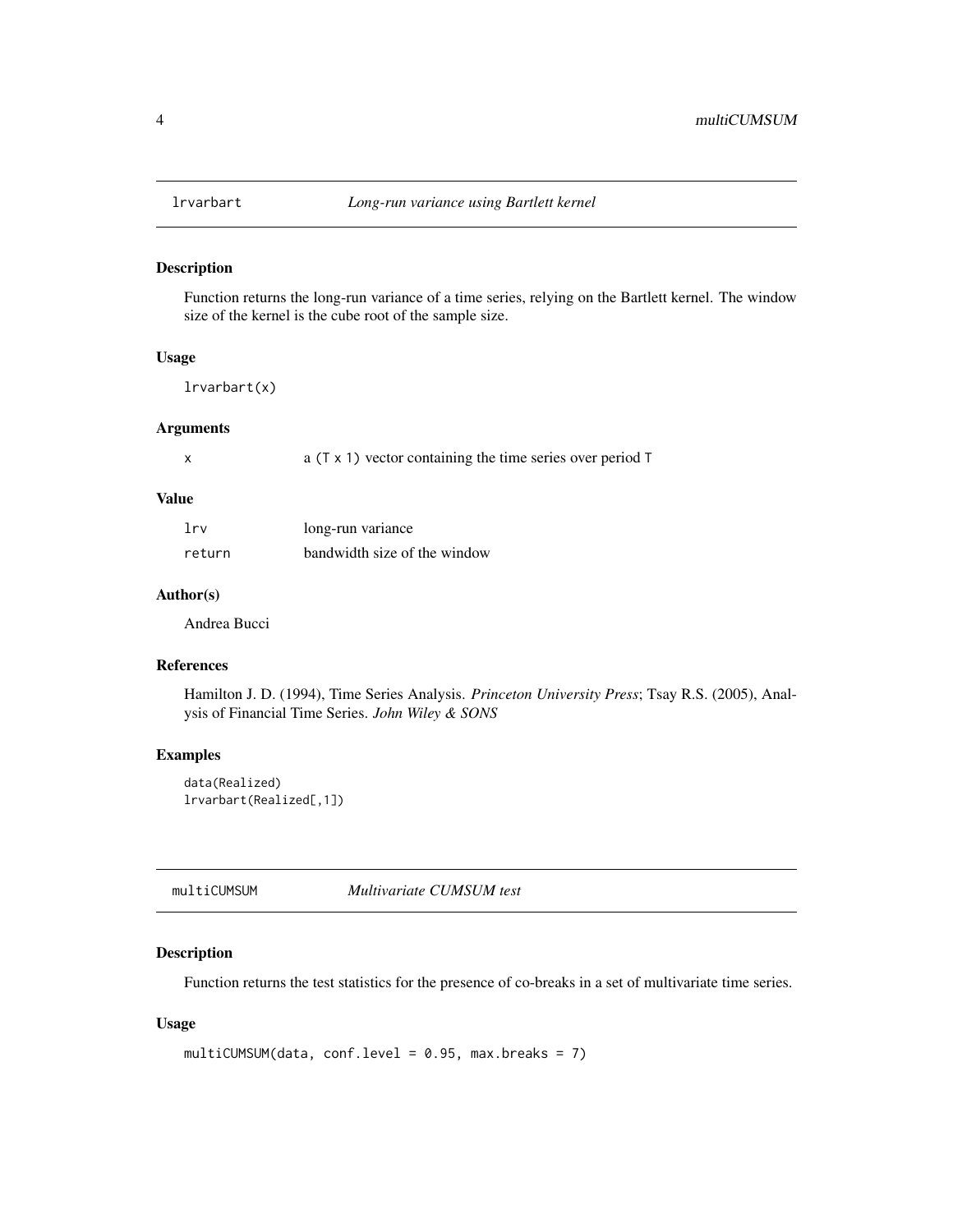#### <span id="page-4-0"></span>plot. VLSTAR 5

#### Arguments

| data       | a $(T \times N)$ matrix or data. frame containing the N time series over period T |
|------------|-----------------------------------------------------------------------------------|
| conf.level | Confidence level. By default set to 0.95                                          |
| max.breaks | Integer, determines the highest number of common breaks from 1 to 7.              |

#### Value

| Lambda Test statistics |                                                                                                                        |  |
|------------------------|------------------------------------------------------------------------------------------------------------------------|--|
|                        | a matrix of test statistics on the presence of a number of co-break equal to<br>max, breaks in the conditional mean    |  |
| Omega Test statistics  |                                                                                                                        |  |
|                        | a matrix of test statistics on the presence of a number of co-break equal to<br>max breaks in the conditional variance |  |
|                        | Break location the index and the Date where the common breaks are located                                              |  |

#### Author(s)

Andrea Bucci and Giulio Palomba

#### References

Aue A., Hormann S., Horvath L.and Reimherr M. (2009), Break detection in the covariance structure of multivariate time series models. *The Annals of Statistics*. 37: 4046-4087 Bai J., Lumsdaine R. L. and Stock J. H. (1998), Testing For and Dating Common Breaks in Multivariate Time Series. *Review of Economic Studies*. 65: 395-432 Barassi M., Horvath L. and Yuqian Z. (2018), Change-Point Detection in the Conditional Correlation Structure of Multivariate Volatility Models. *Journal of Business \& Economic Statistics*

#### Examples

```
data(Realized)
testCS <- multiCUMSUM(Realized[,1:10], conf.level = 0.95)
print(testCS)
```
plot.VLSTAR *Plot methods for a VLSTAR object*

#### Description

Plot method for objects with class attribute VLSTAR.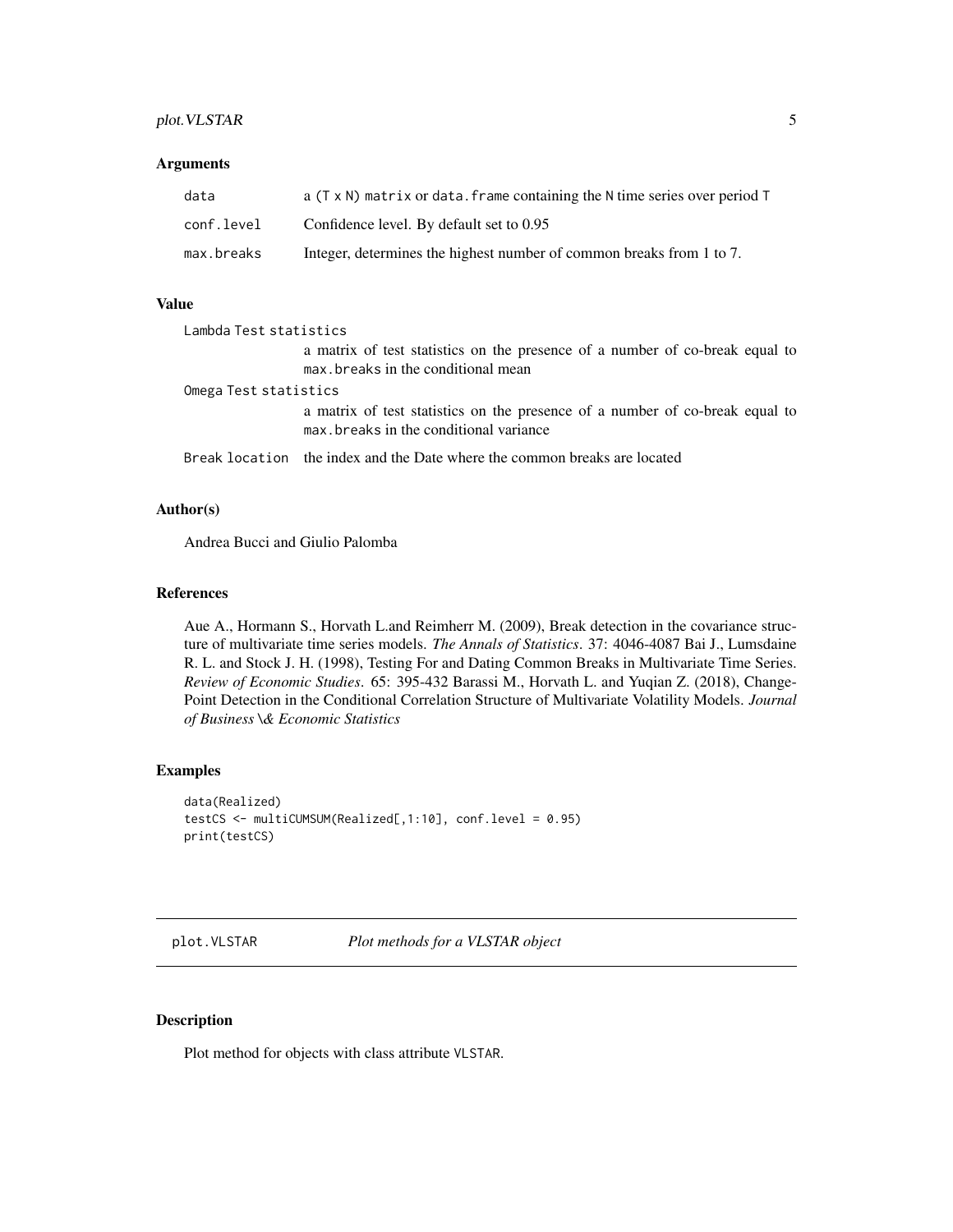#### Usage

```
## S3 method for class 'VLSTAR'
plot(
  x,
 names = NULL,
 main.fit = NULL,main.acf = NULL,
 main.pacf = NULL,
 main.logi = NULL,
 ylim.fit = NULL,
  ylim.resid = NULL,
  lty.fit = NULL,
  lty.resid = NULL,
  lty.logi = NULL,
  lwd.fit = NULL,lwd.resid = NULL,
  lwd.logi = NULL,lag.act = NULL,lag.pack = NULL,col.fit = NULL,
  col.resid = NULL,
  col.logi = NULL,
  ylab.fit = NULL,
 ylab.resid = NULL,
 ylab.acf = NULL,
 ylab.pacf = NULL,
 ylab.logi = NULL,
 xlab.fit = NULL,
 xlab.resid = NULL,
  xlab.logi = NULL,
 mar = par("mar"),oma = par("oma"),
  adj.mtext = NA,
  padj.mtext = NA,col.mtext = NA,
  ...
\mathcal{L}
```
#### Arguments

| $\mathsf{x}$ | An object of class 'VLSTAR'.                                                                     |
|--------------|--------------------------------------------------------------------------------------------------|
| names        | Character vector, the variables names to be plotted. If left NULL, all variables are<br>plotted. |
| main.fit     | Character vector, main for diagram of fit.                                                       |
| main.acf     | Character vector, main for residuals' ACF.                                                       |
| main.pacf    | Character vector, main for residuals' PACF.                                                      |
| main.logi    | Character vector, main for the plot of the logistic function.                                    |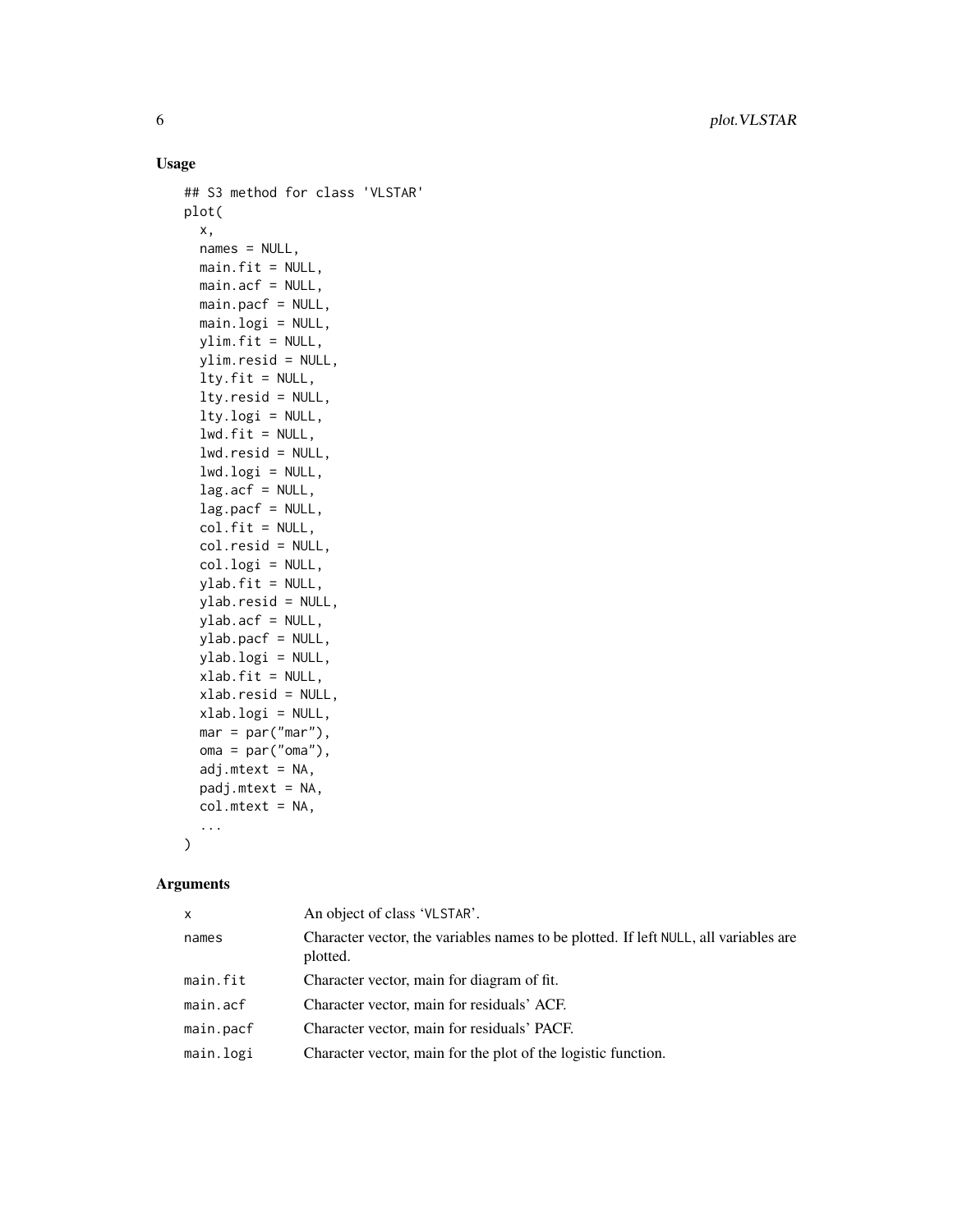### plot. VLSTAR 7

| ylim.fit   | Vector, ylim for diagram of fit.                              |
|------------|---------------------------------------------------------------|
| ylim.resid | Vector, ylim for residual plot.                               |
| lty.fit    | Vector, lty for diagram of fit.                               |
| lty.resid  | Vector, lty for residual plot.                                |
| lty.logi   | Vector, lty for the plot of the logistic function.            |
| lwd.fit    | Vector, lwd for diagram of fit.                               |
| lwd.resid  | Vector, lwd for residual plot.                                |
| lwd.logi   | Vector, lwd for the plot of the logistic function.            |
| lag.acf    | Integer, lag.max for ACF of residuals.                        |
| lag.pacf   | Integer, lag.max for PACF of residuals.                       |
| col.fit    | Character vector, colors for diagram of fit.                  |
| col.resid  | Character vector, colors for residual plot.                   |
| col.logi   | Character vector, colors for logistic function plot.          |
| ylab.fit   | Character vector, ylab for diagram of fit.                    |
| ylab.resid | Character vector, ylab for residual plot.                     |
| ylab.acf   | Character, ylab for ACF.                                      |
| ylab.pacf  | Character, ylab for PACF                                      |
| ylab.logi  | Character vector, ylab for the plot of the logistic function. |
| xlab.fit   | Character vector, xlab for diagram of fit.                    |
| xlab.resid | Character vector, xlab for residual plot.                     |
| xlab.logi  | Character vector, xlab for the plot of the logistic function. |
| mar        | Setting of margins.                                           |
| oma        | Setting of outer margins.                                     |
| adj.mtext  | Adjustment for mtext().                                       |
| padj.mtext | Adjustment for mtext().                                       |
| col.mtext  | Character, color for mtext(), only applicable.                |
| $\ddots$   | Passed to internal plot function.                             |
| main       | Character vector, the titles of the plot.                     |
| xlab       | Character vector signifying the labels for the x-axis.        |
| ylab       | Character vector signifying the labels for the y-axis.        |
| ylim       | Vector, the limits of the y-axis.                             |

### Details

When the plot function is applied to a VLSTAR object, the values of the logistic function, given the estimated values of gamma and c through VLSTAR, are reported.

#### Value

Plot of VLSTAR fitted values, residuals, ACF, PACF and logistic function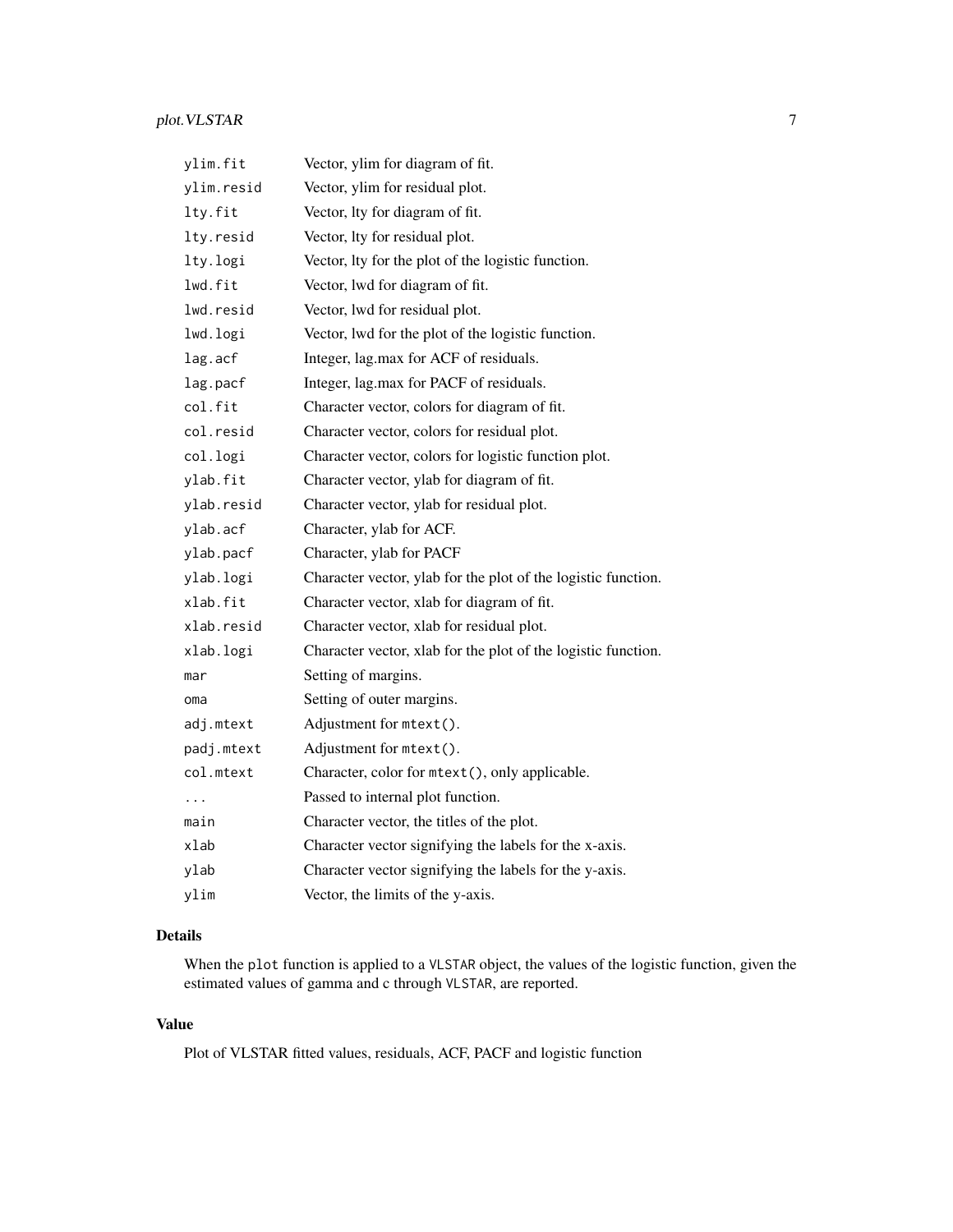#### <span id="page-7-0"></span>Author(s)

Andrea Bucci

#### See Also

[VLSTAR](#page-16-1)

plot.vlstarpred *Plot methods for a vlstarpred object*

#### Description

Plot method for objects with class attribute vlstarpred.

#### Usage

```
## S3 method for class 'vlstarpred'
plot(
  x,
  type = c("single", "multiple"),
 names = NULL,
 main = NULL,xlab = NULL,ylab = NULL,
  lty.obs = 2,
  lty.pred = 1,
  lty.ci = 3,
  lty.vline = 1,
  lwd.obs = 1,
  1wd.pred = 1,
  1wd.ci = 1,
  1wd.vline = 1,
  col.obs = NULL,col.pred = NULL,
  col.ci = NULL,
  col.vline = NULL,
 ylim = NULL,
 mar = par("mar"),oma = par("oma"),
  ...
```
#### $\mathcal{L}$

#### Arguments

|      | An object of class 'v1starpred'.                                                   |
|------|------------------------------------------------------------------------------------|
| type | Character, if multiple all plots are drawn in a single device, otherwise the plots |
|      | are shown consecutively.                                                           |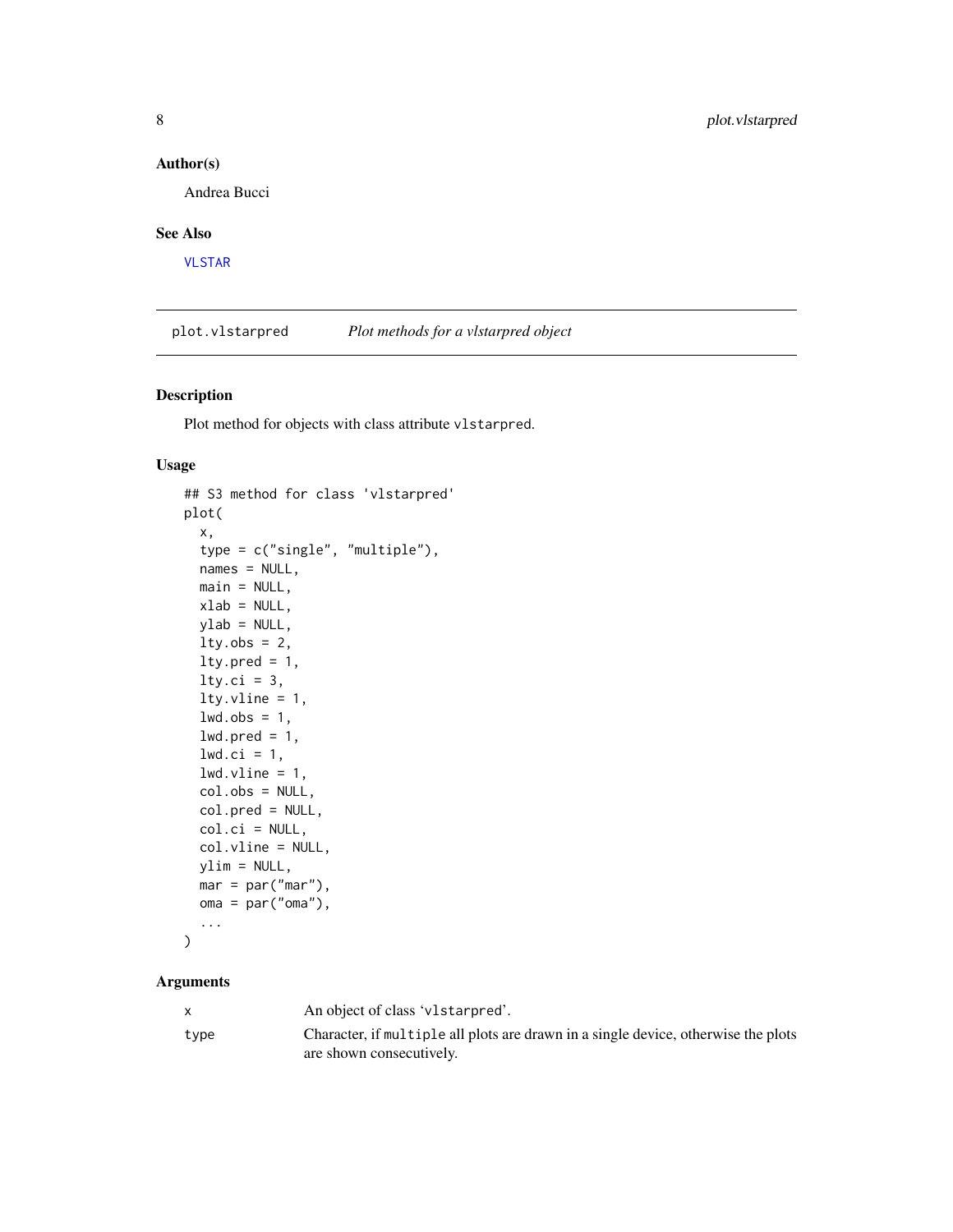### <span id="page-8-0"></span>plot.vlstarpred 9

| names     | Character vector, the variables names to be plotted. If left NULL, all variables are<br>plotted. |
|-----------|--------------------------------------------------------------------------------------------------|
| main      | Character vector, the titles of the plot.                                                        |
| xlab      | Character vector signifying the labels for the x-axis.                                           |
| ylab      | Character vector signifying the labels for the y-axis.                                           |
| lty.obs   | Vector, lty for the plot of the observed values.                                                 |
| lty.pred  | Vector, lty for the plot of the predicted values.                                                |
| lty.ci    | Vector, lty for the interval forecast.                                                           |
| lty.vline | Vector, lty for the vertical line.                                                               |
| lwd.obs   | Vector, lwd for the plot of the observed values.                                                 |
| lwd.pred  | Vector, lwd for the plot of the predicted values.                                                |
| lwd.ci    | Vector, lwd for the interval forecast.                                                           |
| lwd.vline | Vector, lwd for the vertical line.                                                               |
| col.obs   | Character vector, colors for the observed values.                                                |
| col.pred  | Character vector, colors for the predicted values.                                               |
| col.ci    | Character vector, colors for the interval forecast.                                              |
| col.vline | Character vector, colors for the vertical line.                                                  |
| ylim      | Vector, the limits of the y-axis.                                                                |
| mar       | Setting of margins.                                                                              |
| oma       | Setting of outer margins.                                                                        |
| .         | Passed to internal plot function.                                                                |

#### Value

Plot of predictions from VLSTAR with their prediction interval

### Author(s)

Andrea Bucci

#### See Also

[predict.VLSTAR](#page-9-1)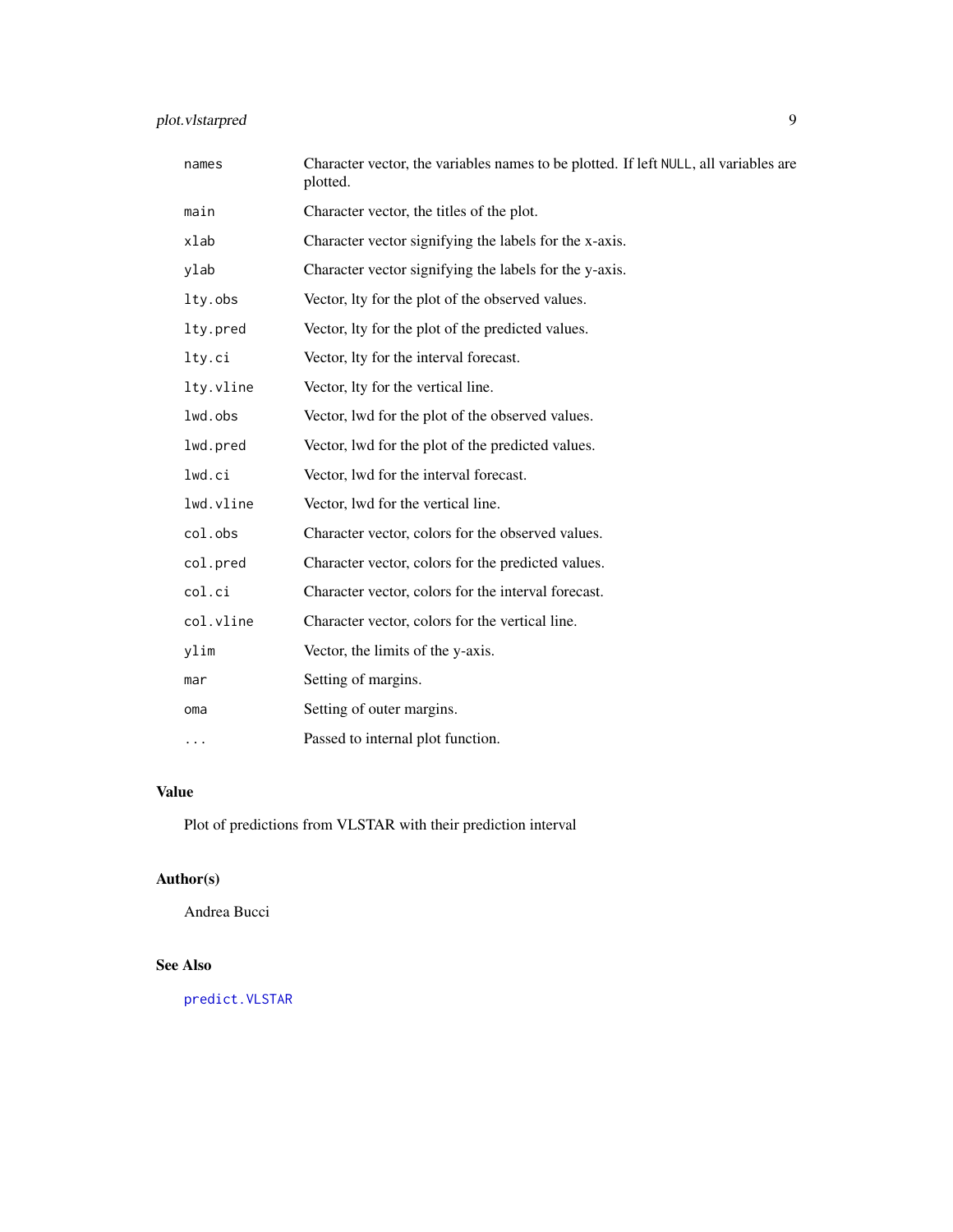#### <span id="page-9-1"></span><span id="page-9-0"></span>Description

One-step or multi-step ahead forecasts, with interval forecast, of a VLSTAR object.

#### Usage

```
## S3 method for class 'VLSTAR'
predict(
 object,
  ...,
 n.ahead = 1,
 conf.lev = 0.95,
 st.new = NULL,
 M = 5000,B = 1000,st.num = NULL,
 newdata = NULL,
 method = c("naive", "Monte Carlo", "bootstrap")
)
```
#### Arguments

| object   | An object of class 'VLSTAR' obtained through VLSTAR()                                                                                          |
|----------|------------------------------------------------------------------------------------------------------------------------------------------------|
| .        | further arguments to be passed to and from other methods                                                                                       |
| n.ahead  | An integer specifying the number of ahead predictions                                                                                          |
| conf.lev | Confidence level of the interval forecast                                                                                                      |
| st.new   | Vector of new data for the transition variable                                                                                                 |
| M        | An integer with the number of errors sampled for the Monte Carlo method                                                                        |
| B        | An integer with the number of errors sampled for the bootstrap method                                                                          |
| st.num   | An integer with the index of dependent variable if st. new is NULL and the tran-<br>sition variable is a lag of one of the dependent variables |
| newdata  | data. frame or matrix of new data for the exogenous variables                                                                                  |
| method   | A character identifying which multi-step ahead method should be used among<br>naive, Monte Carlo and bootstrap                                 |

#### Value

A list containing:

| forecasts | data. frame of predictions for each dependent variable and the $(1-\alpha)$ prediction<br>intervals |
|-----------|-----------------------------------------------------------------------------------------------------|
|           | a matrix of values for y                                                                            |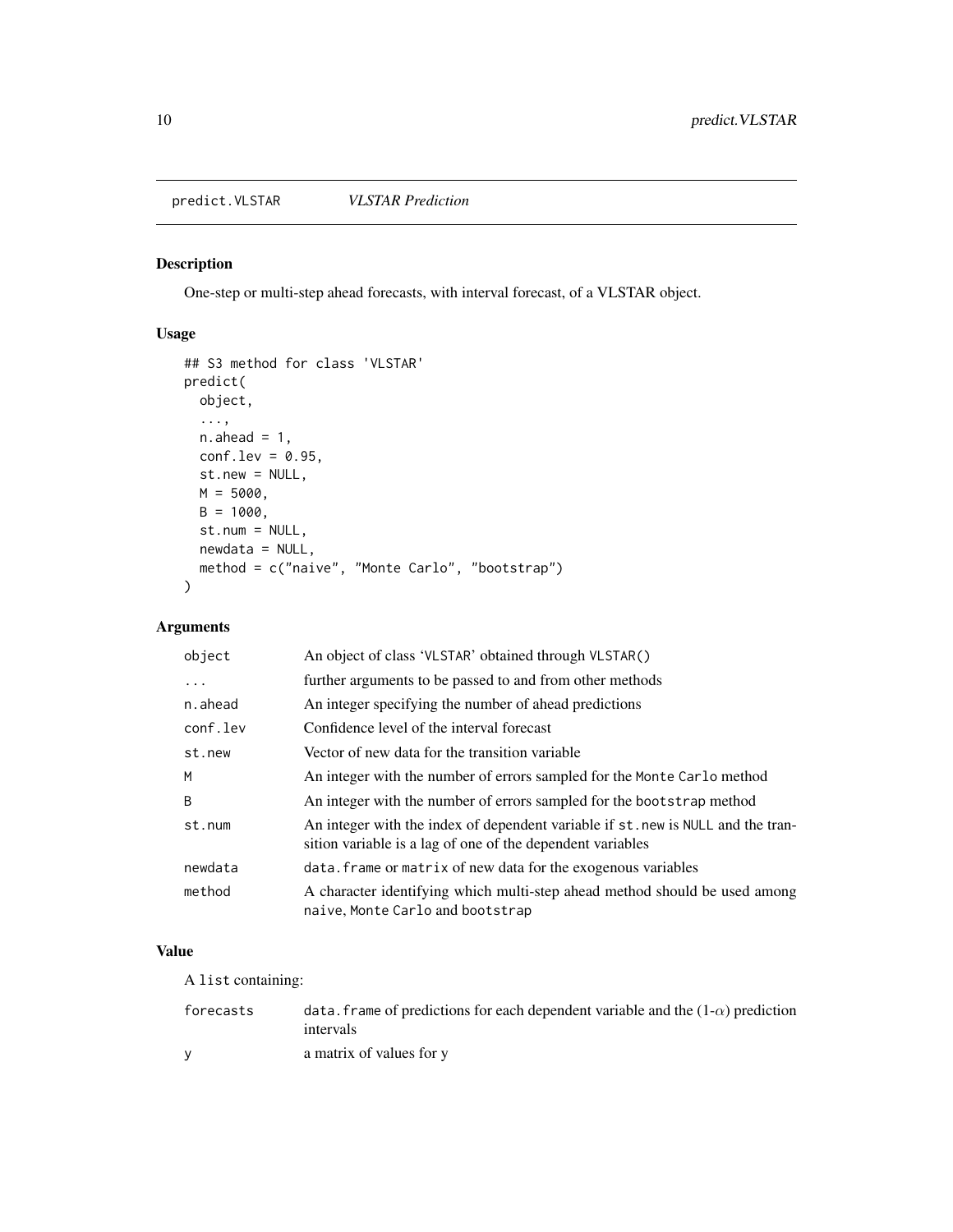#### <span id="page-10-0"></span>Author(s)

Andrea Bucci and Eduardo Rossi

#### References

Granger C.W.J. and Terasvirta T. (1993), Modelling Non-Linear Economic Relationships. *Oxford University Press*;

Lundbergh S. and Terasvirta T. (2007), Forecasting with Smooth Transition Autoregressive Models. *John Wiley and Sons*;

Terasvirta T. and Yang Y. (2014), Specification, Estimation and Evaluation of Vector Smooth Transition Autoregressive Models with Applications. *CREATES Research Paper 2014-8*

#### See Also

[VLSTAR](#page-16-1) for log-likehood and nonlinear least squares estimation of the VLSTAR model.

print.VLSTAR *Print method for objects of class VLSTAR*

#### Description

'print' methods for class 'VLSTAR'.

#### Usage

## S3 method for class 'VLSTAR'  $print(x, \ldots)$ 

#### Arguments

|   | An object of class 'VLSTAR' obtained through VLSTAR().   |
|---|----------------------------------------------------------|
| . | further arguments to be passed to and from other methods |

#### Value

Print of VLSTAR results

#### Author(s)

Andrea Bucci

#### References

Terasvirta T. and Yang Y. (2014), Specification, Estimation and Evaluation of Vector Smooth Transition Autoregressive Models with Applications. *CREATES Research Paper 2014-8*

#### See Also

[VLSTAR](#page-16-1)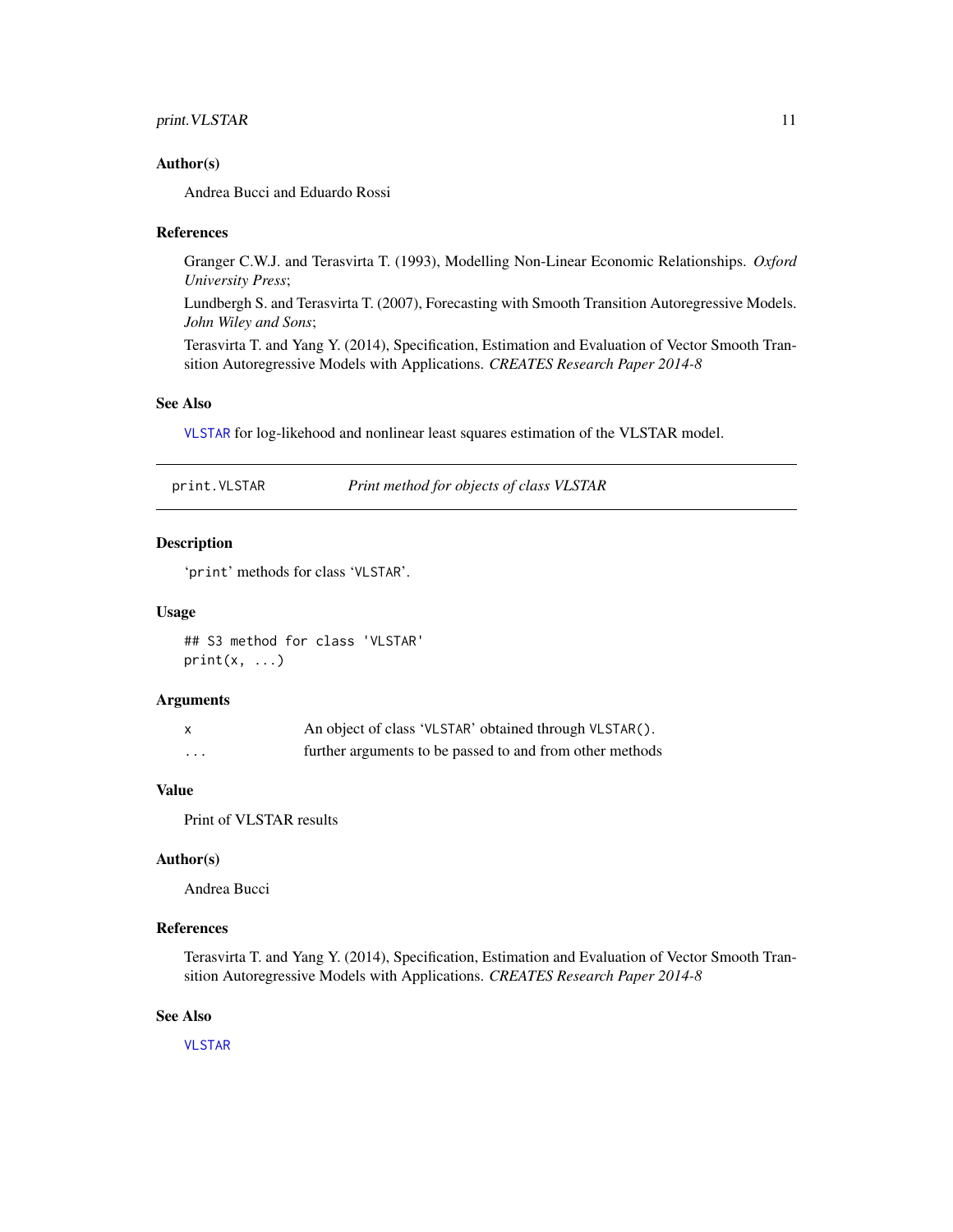#### <span id="page-11-1"></span><span id="page-11-0"></span>Description

Function returns the vectorization of the lowest triangular of the Realized Covariance matrices for different frequencies.

#### Usage

```
rcov(
  data,
  freq = c("daily", "monthly", "quarterly", "yearly"),
 make.ret = TRUE,
  cholesky = FALSE
\lambda
```
#### Arguments

| data     | a $(T \times N)$ xts object containing the N price/return series over period T                                                      |
|----------|-------------------------------------------------------------------------------------------------------------------------------------|
| freg     | a string defining the desired frequency for the Realized Covariance matrices<br>between "daily", "monthly", "quarterly" or "yearly" |
| make.ret | boolean, in case it is TRUE the data are converted in returns, FALSE otherwise                                                      |
| cholesky | boolean, in case it is TRUE the Cholesky factors of the Realized Covariance ma-<br>trices are calculated, FALSE by default          |

#### Value

```
Realized Covariances
                  a M \times N(N + 1)/2 matrix of realized covariances, where M is the number of
                  lower frequency data
Cholesky Factors (optional)
                  a M \times N(N + 1)/2 matrix of Cholesky factors of the realized covariance ma-
                  trices, where M is the number of lower frequency data
returns (optional)
                  a T \times N matrix of returns, when make.ret = TRUE
```
#### Author(s)

Andrea Bucci

#### References

Andersen T.G., Bollerslev T., Diebold F.X. and Labys P. (2003), Modeling and Forecasting Realized Volatility. *Econometrica*. 71: 579-625

Barndorff-Nielsen O.E. and Shephard N. (2002), Econometric analysis of realised volatility and its use in estimating stochastic volatility models *Journal of the Royal Statistical Society*. 64(2): 253-280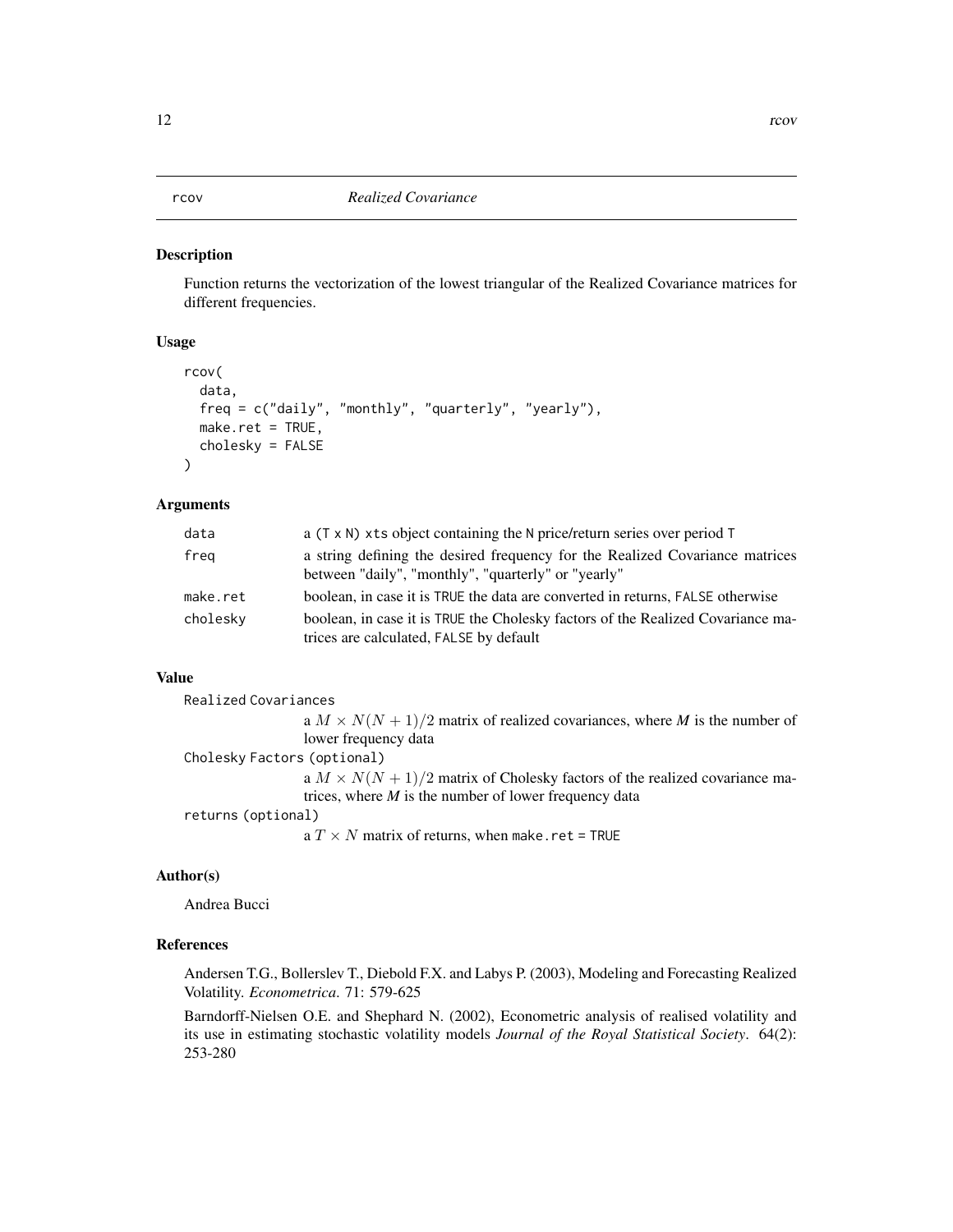#### <span id="page-12-0"></span>Realized 13

#### Examples

```
data(Sample5minutes)
rc <- rcov(Sample5minutes, freq = 'daily', cholesky = TRUE, make.ret = TRUE)
print(rc)
```
Realized *Monthly time series used to test VLSTAR models.*

#### Description

This data set contains the series of realized covariances in 4 stock market indices, i.e. SP-500, Nikkei, DAX, and FTSE, Dividend Yield and Earning Price growth rate, inflation growth rates for U.S., U.K., Japan and Germany, from August 1990 to June 2018.

#### Usage

data(Realized)

#### Format

A zoo data frame with 334 monthly observations, ranging from 1990:M8 until 2018:M6.

| SP.         | Monthly realized variances of S&P 500 index.                                                       |
|-------------|----------------------------------------------------------------------------------------------------|
| SP-NIKKEI   | Monthly realized covariances between S&P 500 and Nikkei.                                           |
| SP-FTSE     | Monthly realized covariances between S&P 500 and FTSE.                                             |
| SP-DAX      | Monthly realized covariances between S&P 500 and DAX.                                              |
| NIKKEI      | Monthly realized variances of Nikkei index.                                                        |
| NIKKEI-FTSE | Monthly realized covariances between Nikkei and FTSE.                                              |
| NIKKEI-DAX  | Monthly realized covariances between Nikkei and DAX.                                               |
| <b>FTSE</b> | Monthly realized variances of FTSE index.                                                          |
| FTSE-DAX    | Monthly realized covariances between FTSE and DAX.                                                 |
| <b>DAX</b>  | Monthly realized variances of DAX index.                                                           |
| DP.         | Monthly Dividends growth rate over the past year relative to current market prices; S&P 500 index. |
| EP          | Monthly Earnings growth rate over the past year relative to current market prices; S&P500 index.   |
| $Inf$ _US   | US monthly Industrial Production growth.                                                           |
| $Inf_U$ K   | UK monthly Industrial Production growth.                                                           |
| $Inf$ _JPN  | Japan monthly Industrial Production growth.                                                        |
| $Inf_GER$   | Germany monthly Industrial Production growth.                                                      |
|             |                                                                                                    |

#### Author(s)

Andrea Bucci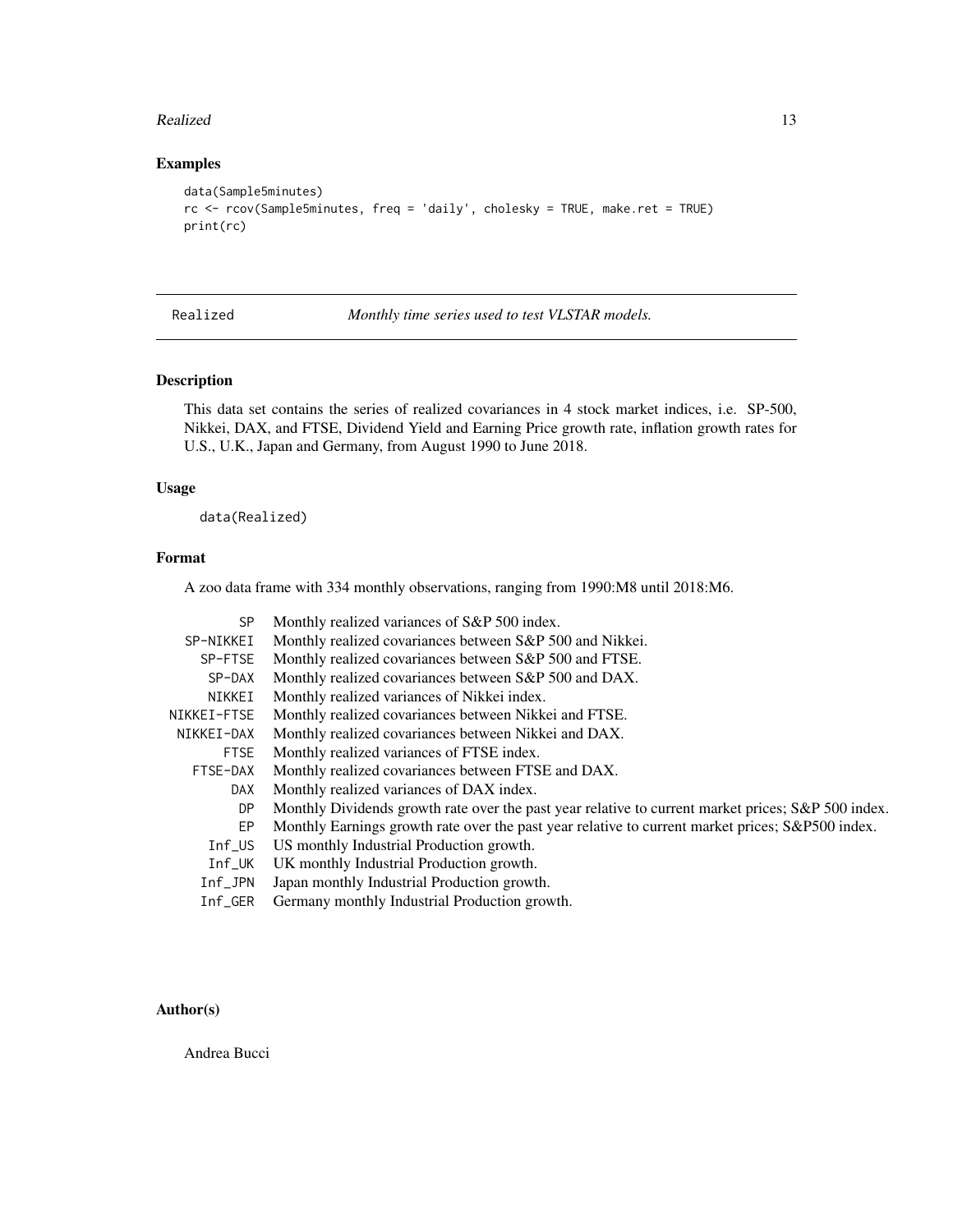#### <span id="page-13-0"></span>See Also

[rcov](#page-11-1) to build realized covariances from stock prices or returns.

Sample5minutes *Ten simulated prices series for 19 trading days in January 2010.*

#### Description

Ten hypothetical price series were simulated according to the factor diffusion process discussed in Barndorff-Nielsen et al.

#### Usage

```
data("Sample5minutes")
```
#### Format

xts object

#### Author(s)

Andrea Bucci

startingVLSTAR *Starting parameters for a VLSTAR model*

#### Description

This function allows the user to obtain the set of starting values of Gamma and C for the convergence algorithm via searching grid.

#### Usage

```
startingVLSTAR(
 y,
  exo = NULL,
 p = 1,
 m = 2,st = NULL,
  constant = TRUE,
 n.combi = NULL,
 ncores = 2,
  singlecgamma = FALSE
\mathcal{E}
```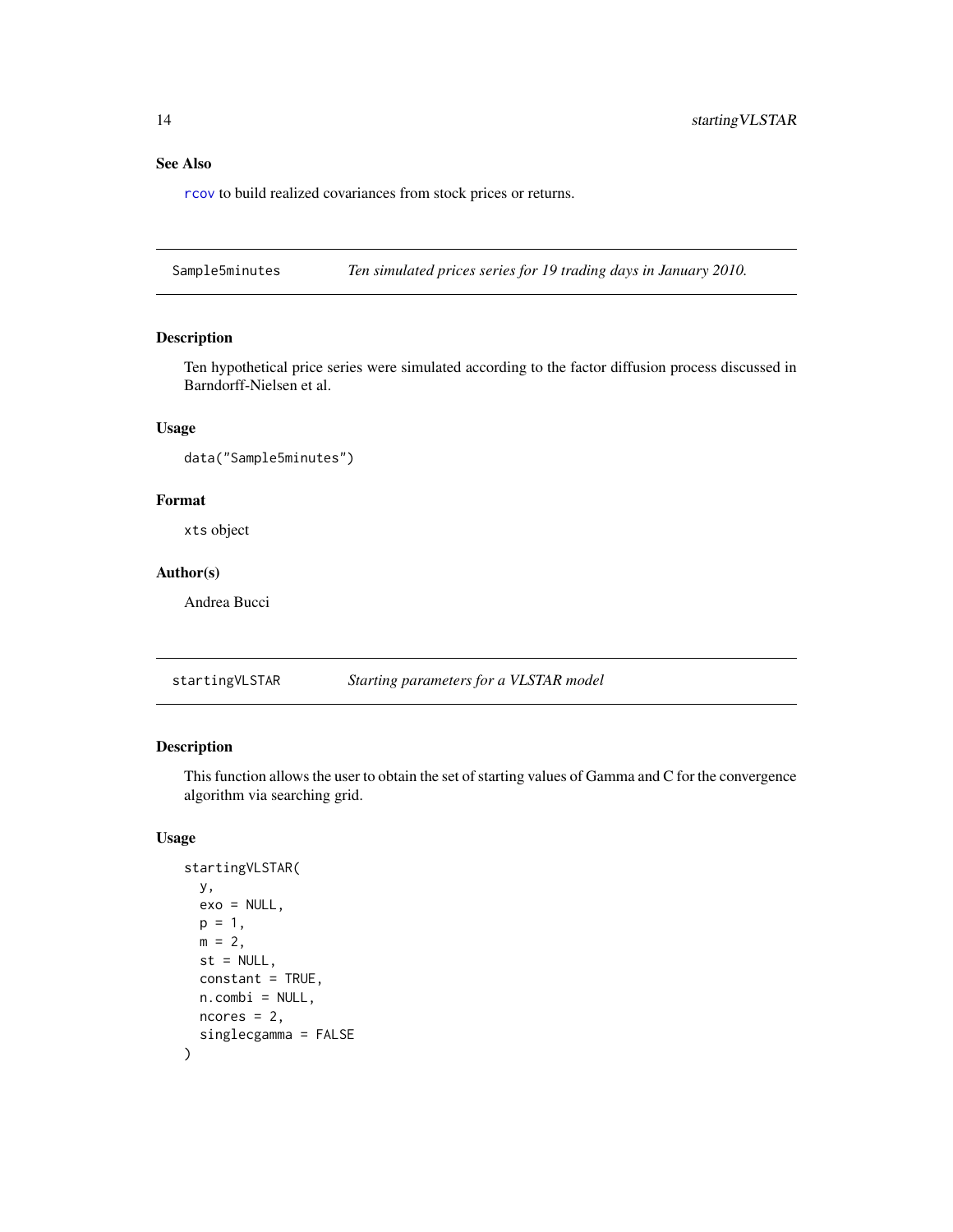#### <span id="page-14-0"></span>starting VLSTAR 15

#### **Arguments**

| y            | data. frame or matrix of dependent variables of dimension (Txn)            |
|--------------|----------------------------------------------------------------------------|
| exo          | (optional) data. frame or matrix of exogenous variables of dimension (Txk) |
| p            | lag order                                                                  |
| m            | number of regimes                                                          |
| st           | single transition variable for all the equation of dimension $(Tx1)$       |
| constant     | TRUE or FALSE to include or not the constant                               |
| n.combi      | Number of combination for the searching grid of Gamma and C                |
| ncores       | Number of cores used for parallel computation. Set to 2 by default         |
| singlecgamma | TRUE or FALSE to use single gamma and c                                    |

#### Details

The searching grid algorithm allows for the optimal choice of the parameters  $\gamma$  and c by minimizing the sum of the Squared residuals for each possible combination.

The parameter c is initialized by using the mean of the dependent(s) variable, while  $\gamma$  is sampled between 0 and 100.

#### Value

An object of class startingVLSTAR.

#### Author(s)

Andrea Bucci

#### References

Anderson H.M. and Vahid F. (1998), Testing multiple equation systems for common nonlinear components. *Journal of Econometrics*. 84: 1-36

Bacon D.W. and Watts D.G. (1971), Estimating the transition between two intersecting straight lines. *Biometrika*. 58: 525-534

Terasvirta T. and Yang Y. (2014), Specification, Estimation and Evaluation of Vector Smooth Transition Autoregressive Models with Applications. *CREATES Research Paper 2014-8*

#### See Also

[VLSTAR](#page-16-1)

#### Examples

```
data(Realized)
y <- Realized[-1,1:10]
y \le y[-nrow(y),]
st <- Realized[-nrow(Realized),1]
```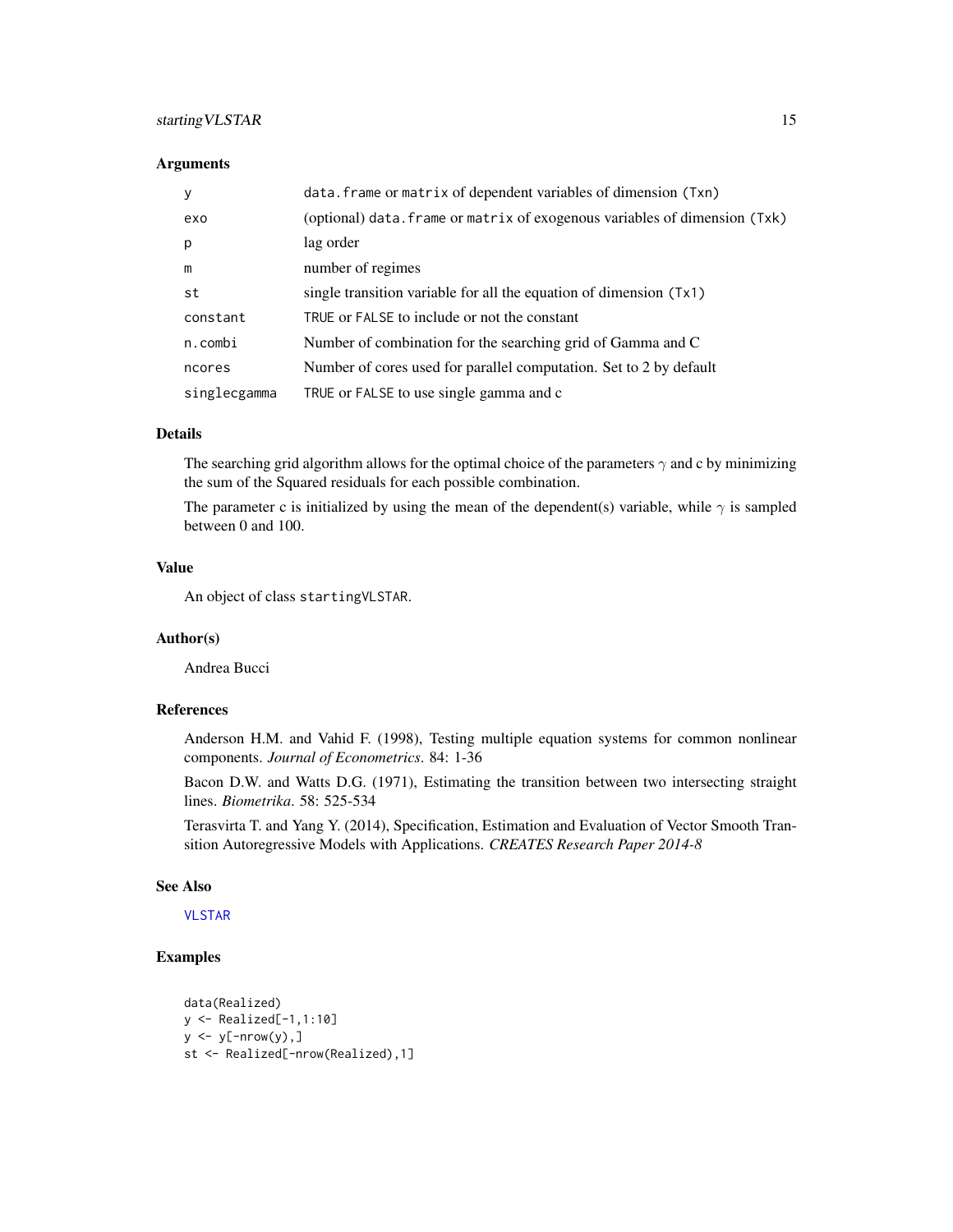```
st <- st[-length(st)]
starting \le startingVLSTAR(y, p = 1, n.combi = 3,
                           singlecgamma = FALSE, st = st,
                           ncores = 1
```
summary.VLSTAR *Summary method for objects of class VLSTAR*

#### Description

'summary' methods for class 'VLSTAR'.

#### Usage

## S3 method for class 'VLSTAR' summary(object, ...)

## S3 method for class 'summary.VLSTAR'  $print(x, \ldots)$ 

#### Arguments

| object                  | An object of class 'VLSTAR' obtained through VLSTAR().         |
|-------------------------|----------------------------------------------------------------|
| $\cdot$ $\cdot$ $\cdot$ | further arguments to be passed to and from other methods       |
| x                       | A summary object of class 'VLSTAR' obtained through summary(). |

#### Value

An object of class summary.VLSTAR containing a list of summary information from VLSTAR estimates. When print is applied to this object, summary information are printed

#### Functions

• print.summary.VLSTAR: Print of the summary

#### Author(s)

Andrea Bucci

#### References

Terasvirta T. and Yang Y. (2014), Specification, Estimation and Evaluation of Vector Smooth Transition Autoregressive Models with Applications. *CREATES Research Paper 2014-8*

#### See Also

[VLSTAR](#page-16-1)

<span id="page-15-0"></span>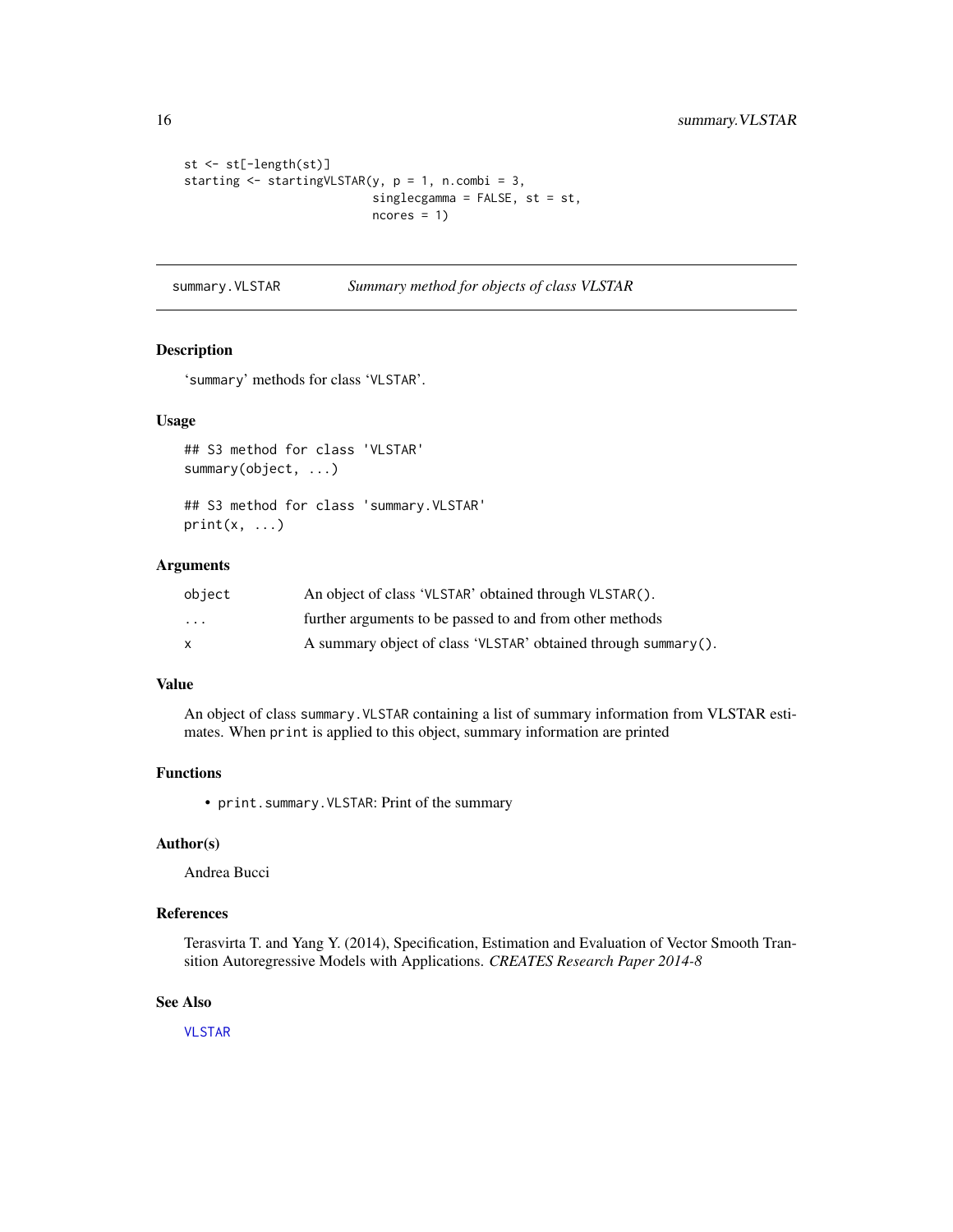<span id="page-16-0"></span>

#### Description

This data set contains the series of daily prices of Google, Microsof and Amazon stocks from January 3, 2005 to June 16, 2020, gathered from Yahoo.

#### Usage

```
data("techprices")
```
#### Format

An xts object with 3890 daily observations, ranging from from January 3, 2005 to June 16, 2020.

| Google    | daily closing prices of Google (GOOG) stock.       |
|-----------|----------------------------------------------------|
| Microsoft | daily closing prices of Microsoft (MSFT) stock.    |
| Amazon    | daily closing stock prices of Amazon (AMZN) stock. |

#### Author(s)

Andrea Bucci

<span id="page-16-1"></span>

VLSTAR *VLSTAR- Estimation*

#### Description

This function allows the user to estimate the coefficients of a VLSTAR model with *m* regimes through maximum likelihood or nonlinear least squares. The set of starting values of Gamma and C for the convergence algorithm can be either passed or obtained via searching grid.

#### Usage

```
VLSTAR(
 y,
 exo = NULL,
 p = 1,
 m = 2st = NULL,constant = TRUE,
  starting = NULL,
 method = c("ML", "NLS"),n.iter = 500,
```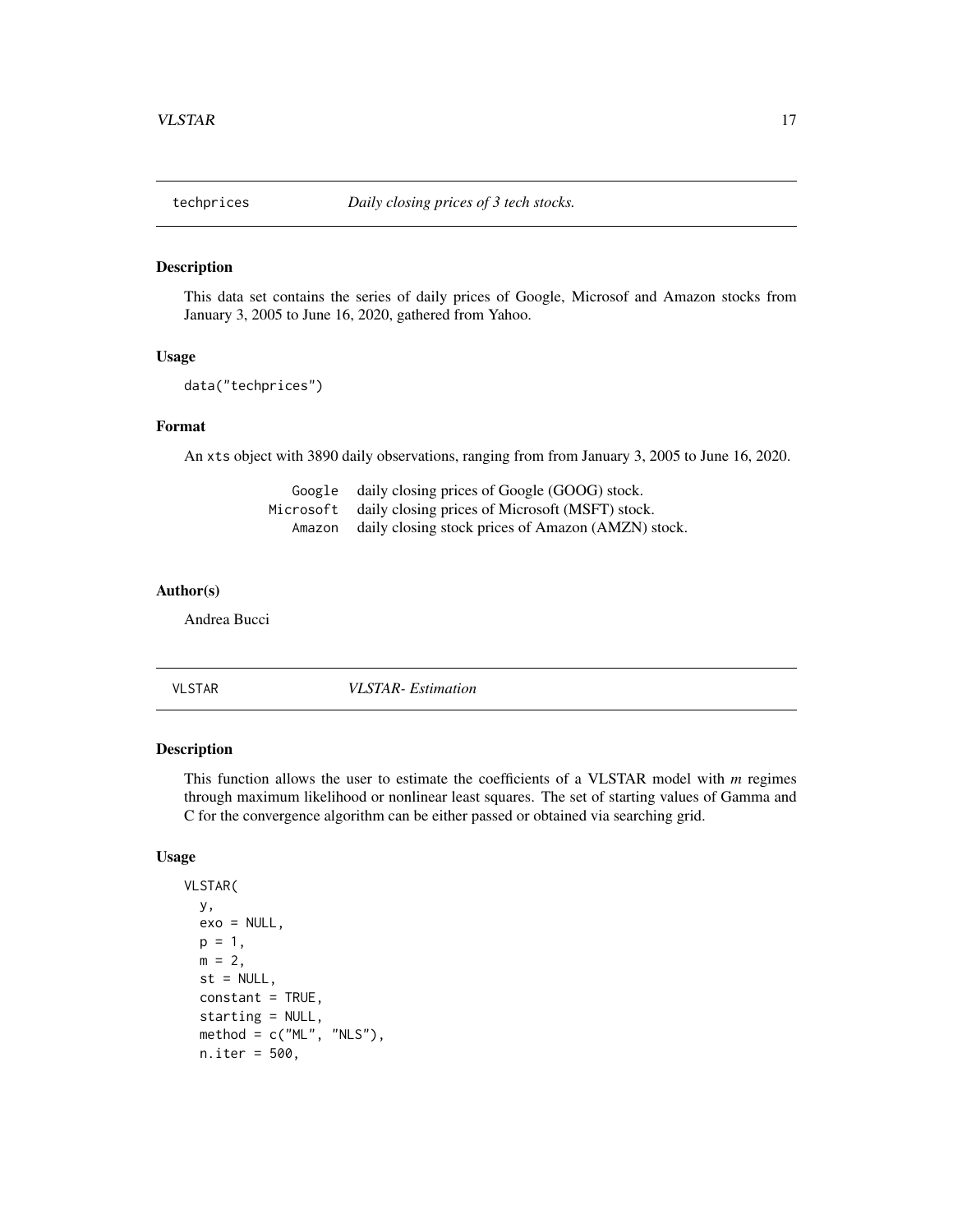```
singlecgamma = FALSE,
  epsilon = 10^(-3),
 ncores = NULL
)
```
#### Arguments

| У            | data. frame or matrix of dependent variables of dimension (Txn)                                                                                                                                |
|--------------|------------------------------------------------------------------------------------------------------------------------------------------------------------------------------------------------|
| exo          | (optional) data. frame or matrix of exogenous variables of dimension (Txk)                                                                                                                     |
| p            | lag order                                                                                                                                                                                      |
| m            | number of regimes                                                                                                                                                                              |
| st           | single transition variable for all the equation of dimension (Tx1)                                                                                                                             |
| constant     | TRUE or FALSE to include or not the constant                                                                                                                                                   |
| starting     | set of initial values for Gamma and C, inserted as a list of length m-1. Each<br>element of the list should contain a data. frame with 2 columns (one for Gamma<br>and one for c), and n rows. |
| method       | Fitting method: maximum likelihood or nonlinear least squares.                                                                                                                                 |
| n.iter       | number of iteration of the algorithm until forced convergence                                                                                                                                  |
| singlecgamma | TRUE or FALSE to use single gamma and c                                                                                                                                                        |
| epsilon      | convergence check measure                                                                                                                                                                      |
| ncores       | Number of cores used for parallel computation. Set to NULL by default and<br>automatically calculated.                                                                                         |

#### Details

The multivariate smooth transition model is an extension of the smooth transition regression model introduced by Bacon and Watts (1971) (see also Anderson and Vahid, 1998). The general model is

$$
y_t = \mu_0 + \sum_{j=1}^p \Phi_{0,j} y_{t-j} + A_0 x_t \cdot G_t(s_t; \gamma, c) [\mu_1 + \sum_{j=1}^p \Phi_{1,j} y_{t-j} + A_1 x_t] + \varepsilon_t
$$

where  $\mu_0$  and  $\mu_1$  are the  $\tilde{n} \times 1$  vectors of intercepts,  $\Phi_{0,j}$  and  $\Phi_{1,j}$  are square  $\tilde{n} \times \tilde{n}$  matrices of parameters for lags  $j = 1, 2, ..., p$ , A\_0 and A\_1 are  $\tilde{n} \times k$  matrices of parameters, x\_t is the  $k \times 1$ vector of exogenous variables and  $\varepsilon_t$  is the innovation. Finally,  $G_t(s_t; \gamma, c)$  is a  $\tilde{n} \times \tilde{n}$  diagonal matrix of transition function at time *t*, such that

$$
G_t(s_t; \gamma, c) = \{G_{1,t}(s_{1,t}; \gamma_1, c_1), G_{2,t}(s_{2,t}; \gamma_2, c_2), \ldots, G_{\tilde{n},t}(s_{\tilde{n},t}; \gamma_{\tilde{n}}, c_{\tilde{n}})\}.
$$

Each diagonal element  $G_{i,t}^r$  is specified as a logistic cumulative density functions, i.e.

$$
G_{i,t}^r(s_{i,t}^r;\gamma_i^r,c_i^r)=\left[1+\exp\big\{-\gamma_i^r(s_{i,t}^r-c_i^r)\big\}\right]^{-1}
$$

for latex and  $r = 0, 1, \ldots, m - 1$ , so that the first model is a Vector Logistic Smooth Transition AutoRegressive (VLSTAR) model. The ML estimator of  $\theta$  is obtained by solving the optimization problem

$$
\hat{\theta}_{ML} = arg \max_{\theta} log L(\theta)
$$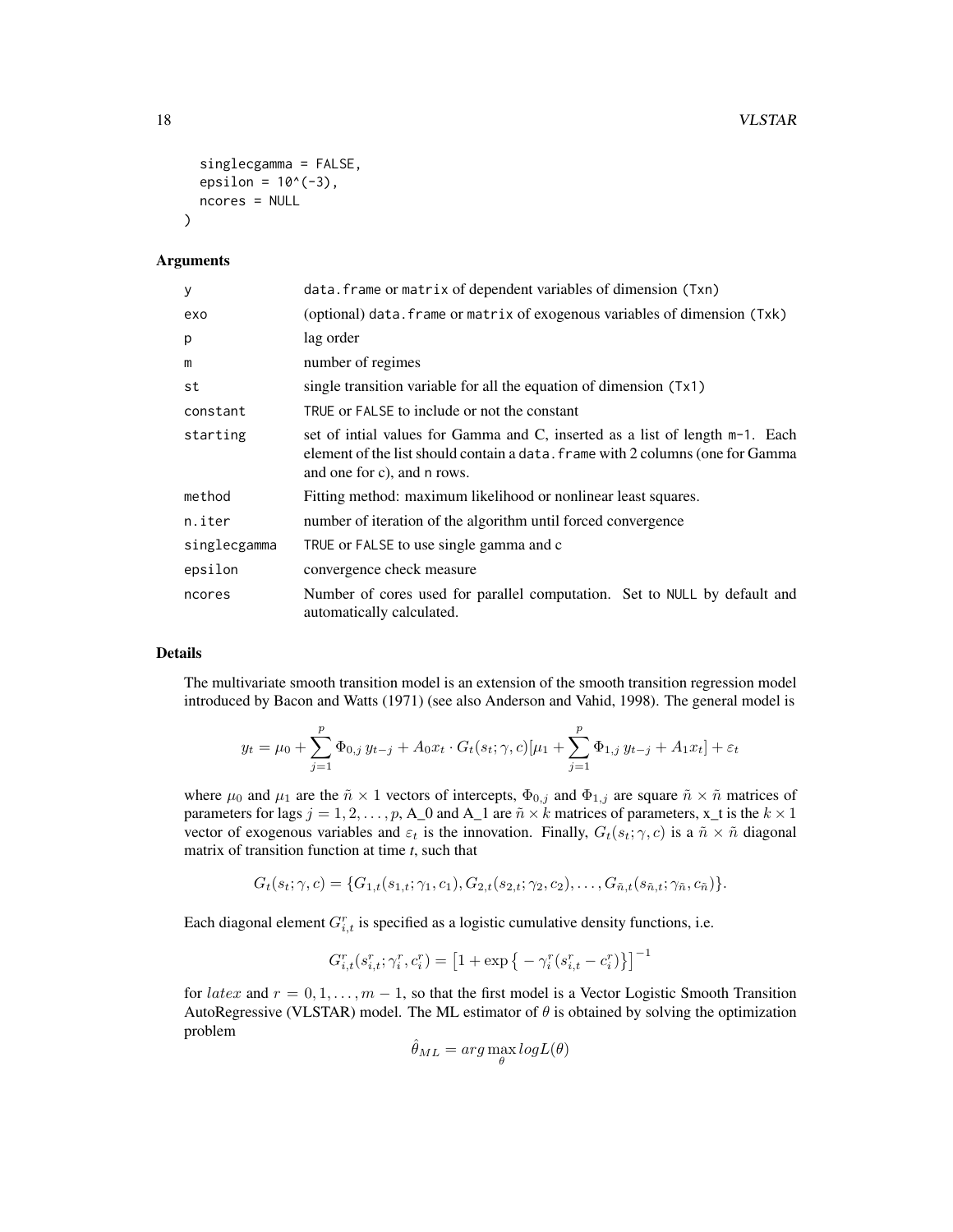where  $log L(\theta)$  is the log-likelihood function of VLSTAR model, given by

$$
ll(y_t|I_t; \theta) = -\frac{T\tilde{n}}{2}\ln(2\pi) - \frac{T}{2}\ln|\Omega| - \frac{1}{2}\sum_{t=1}^T (y_t - \tilde{G}_t B z_t)' \Omega^{-1} (y_t - \tilde{G}_t B z_t)
$$

The NLS estimators of the VLSTAR model are obtained by solving the optimization problem

$$
\hat{\theta}_{NLS} = arg \min_{\theta} \sum_{t=1}^{T} (y_t - \Psi_t' B' x_t)' (y_t - \Psi_t' B' x_t).
$$

Generally, the optimization algorithm may converge to some local minimum. For this reason, providing valid starting values of  $\theta$  is crucial. If there is no clear indication on the initial set of parameters,  $\theta$ , this can be done by implementing a grid search. Thus, a discrete grid in the parameter space of Γ and C is create to obtain the estimates of B conditionally on each point in the grid. The initial pair of Γ and C producing the smallest sum of squared residuals is chosen as initial values, then the model is linear in parameters. The algorithm is the following:

- 1. Construction of the grid for  $\Gamma$  and C, computing  $\Psi$  for each poin in the grid
- 2. Estimation of  $\hat{B}$  in each equation, calculating the residual sum of squares,  $Q_t$
- 3. Finding the pair of  $\Gamma$  and C providing the smallest  $Q_t$
- 4. Once obtained the starting-values, estimation of parameters, *B*, via nonlinear least squares (NLS)
- 5. Estimation of  $\Gamma$  and C given the parameters found in step 4
- 6. Repeat step 4 and 5 until convergence.

#### Value

An object of class VLSTAR, with standard methods.

#### Author(s)

Andrea Bucci

#### References

Anderson H.M. and Vahid F. (1998), Testing multiple equation systems for common nonlinear components. *Journal of Econometrics*. 84: 1-36

Bacon D.W. and Watts D.G. (1971), Estimating the transition between two intersecting straight lines. *Biometrika*. 58: 525-534

Terasvirta T. and Yang Y. (2014), Specification, Estimation and Evaluation of Vector Smooth Transition Autoregressive Models with Applications. *CREATES Research Paper 2014-8*

#### Examples

```
data(Realized)
y <- Realized[-1,1:10]
y \leftarrow y[-nrow(y),]
```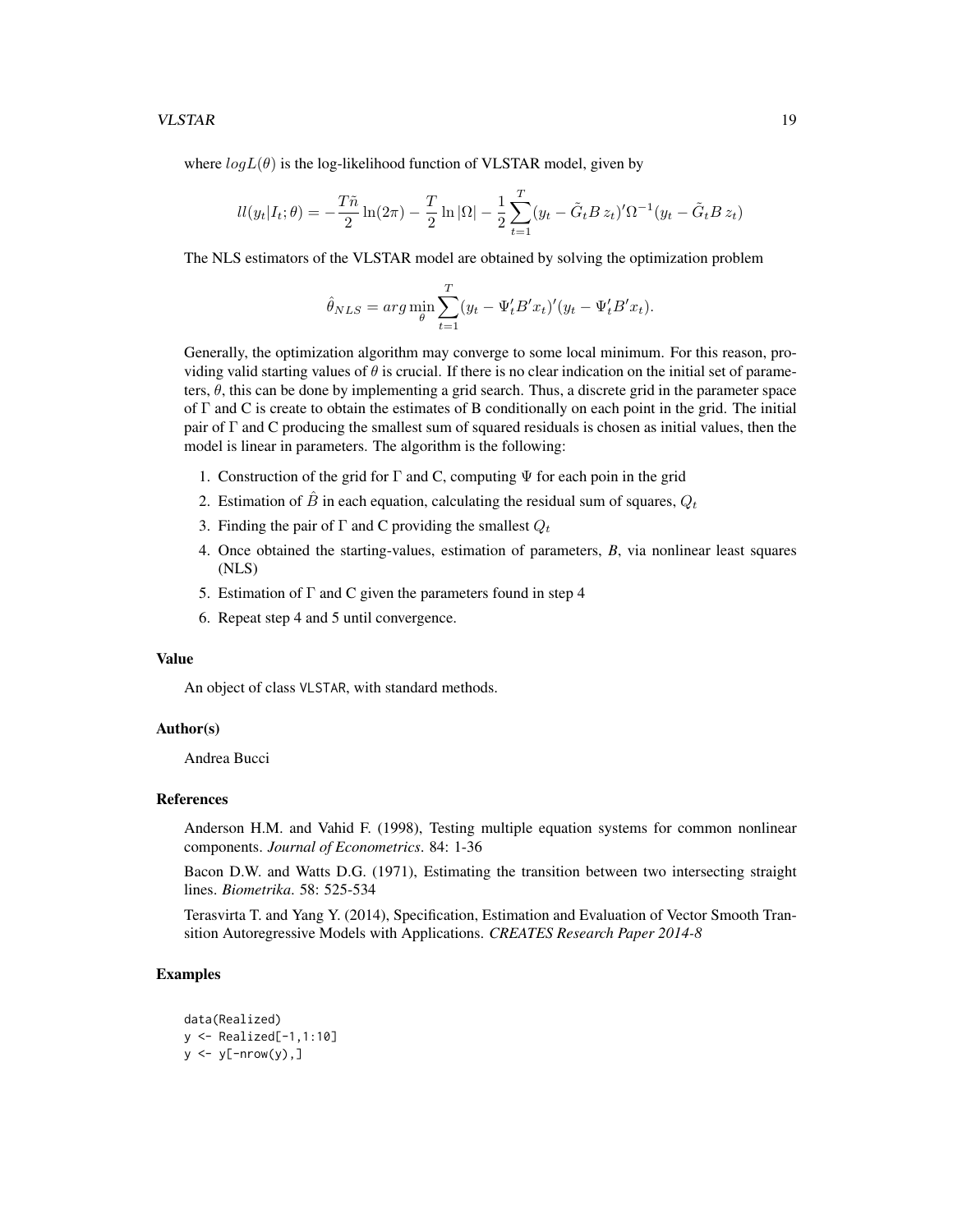```
st <- Realized[-nrow(Realized),1]
st <- st[-length(st)]
stvalues \le startingVLSTAR(y, p = 1, n.combi = 3,
singlecgamma = FALSE, st = st, ncores = 1)fit.VLSTAR <- VLSTAR(y, p = 1, singlecgamma = FALSE, starting = stvalues,
n.iter = 1, st = st, method = 'NLS', ncores = 1)
# a few methods for VLSTAR
print(fit.VLSTAR)
summary(fit.VLSTAR)
plot(fit.VLSTAR)
predict(fit.VLSTAR, st.num = 1, n.ahead = 1)
logLik(fit.VLSTAR, type = 'Univariate')
coef(fit.VLSTAR)
```
VLSTARjoint *Joint linearity test*

#### Description

This function allows the user to test linearity against a Vector Smooth Transition Autoregressive Model with a single transition variable.

#### Usage

```
VLSTARjoint(y, exo = NULL, st, st.choice = FALSE, alpha = 0.05)
```
#### Arguments

| y         | data. frame or matrix of dependent variables of dimension (Txn)                                                                     |
|-----------|-------------------------------------------------------------------------------------------------------------------------------------|
| exo       | (optional) data. frame or matrix of exogenous variables of dimension (Txk)                                                          |
| st        | single transition variable for all the equation of dimension (Tx1)                                                                  |
| st.choice | boolean identifying whether the transition variable should be selected from a<br>matrix of R potential variables of dimension (TxR) |
| alpha     | Confidence level                                                                                                                    |

#### Details

Given a VLSTAR model with a unique transition variable,  $s_{1t} = s_{2t} = \ldots = s_{\widetilde{n}t} = s_t$ , a generalization of the linearity test presented in Luukkonen, Saikkonen and Terasvirta (1988) may be eralization of the linearity test presented in Luukkonen, Saikkonen and Terasvirta (1988) may be implemented.

Assuming a 2-state VLSTAR model, such that

$$
y_t = B_1 z_t + G_t B_2 z_t + \varepsilon_t.
$$

Where the null  $H_0$ :  $\gamma_j = 0$ ,  $j = 1, \ldots, \tilde{n}$ , is such that  $G_t \equiv (1/2)/\tilde{n}$  and the previous Equation is linear. When the null cannot be rejected, an identification problem of the parameter  $c_j$  in the

<span id="page-19-0"></span>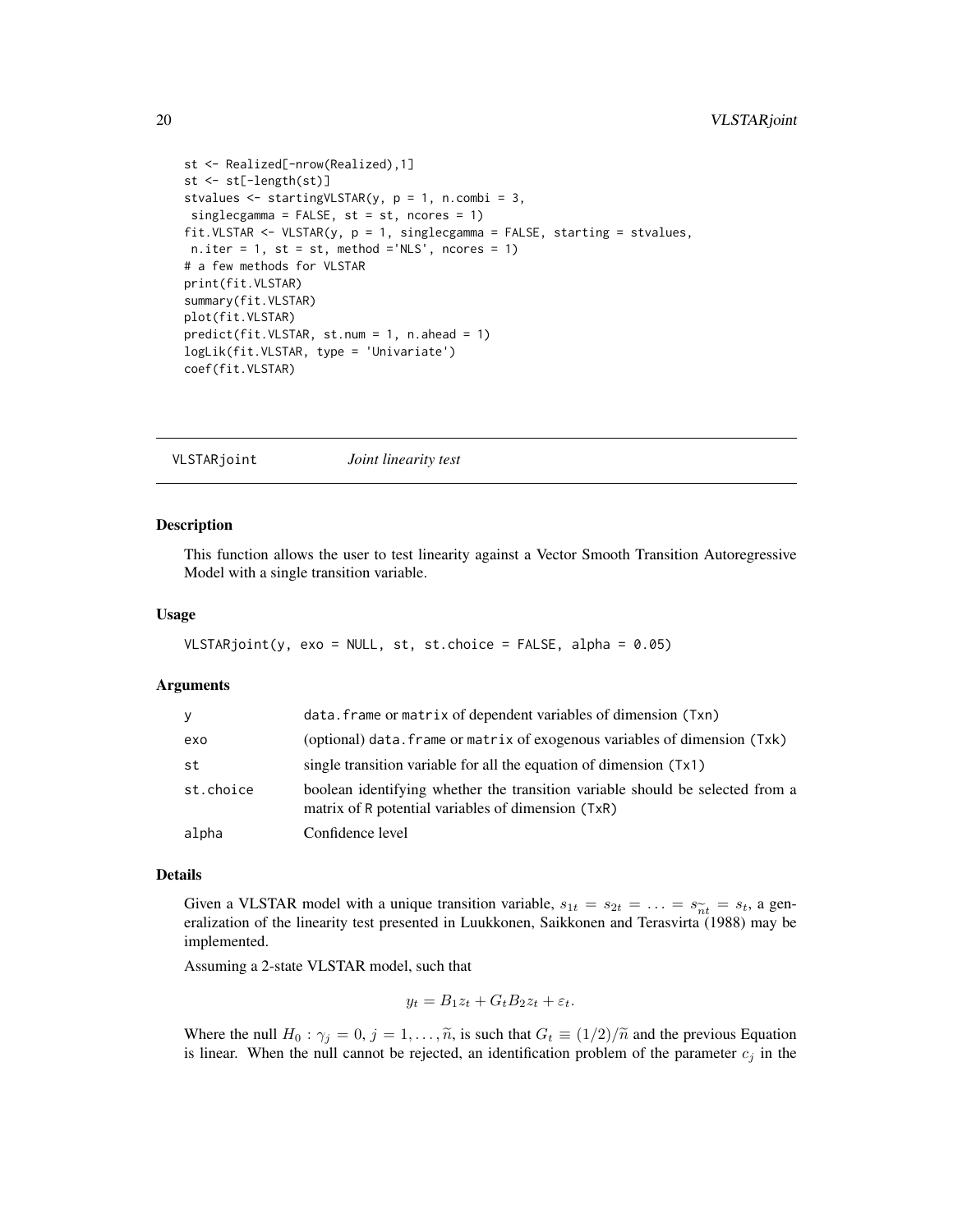transition function emerges, that can be solved through a first-order Taylor expansion around  $\gamma_i =$ 0.

The approximation of the logistic function with a first-order Taylor expansion is given by

$$
G(s_t; \gamma_j, c_j) = (1/2) + (1/4)\gamma_j(s_t - c_j) + r_{jt}
$$

$$
= a_j s_t + b_j + r_{jt}
$$

where  $a_j = \gamma_j/4$ ,  $b_j = 1/2 - a_j c_j$  and  $r_j$  is the error of the approximation. If  $G_t$  is specified as follows

$$
G_t = diag\{a_1s_t + b_1 + r_{1t}, \dots, a_{\widetilde{n}}s_t + b_{\widetilde{n}} + r_{\widetilde{n}t}\}
$$

$$
= As_t + B + R_t
$$

where  $A = diag(a_1, ..., a_{\tilde{n}}), B = diag(b_1, ..., b_{\tilde{n}})$  e  $R_t = diag(r_{1t}, ..., r_{\tilde{n}t}), y_t$  can be written as as

$$
y_t = B_1 z_t + (As_t + B + R_t)B_2 z_t + \varepsilon_t
$$
  
=  $(B_1 + BB_2)z_t + AB_2 z_t s_t + R_t B_2 z_t + \varepsilon_t$   
=  $\Theta_0 z_t + \Theta_1 z_t s_t + \varepsilon_t^*$ 

where  $\Theta_0 = B_1 + B_2' B$ ,  $\Theta_1 = B_2' A$  and  $\varepsilon_t^* = R_t B_2 + \varepsilon_t$ . Under the null,  $\Theta_0 = B_1$  and  $\Theta_1 = 0$ , while the previous model is linear, with  $\varepsilon_t^* = \varepsilon_t$ . It follows that the Lagrange multiplier test, under the null, is derived from the score

$$
\frac{\partial \log L(\widetilde{\theta})}{\partial \Theta_1} = \sum_{t=1}^T z_t s_t (y_t - \widetilde{B}_1 z_t) \widetilde{\Omega}^{-1} = S(Y - Z\widetilde{B}_1) \widetilde{\Omega}^{-1},
$$

where

$$
S = z_1's_1 \dot{z}_t's_t
$$

and where  $\widetilde{B}_1$  and  $\widetilde{\Omega}$  are estimated from the model in  $H_0$ . If  $P_Z = Z(Z'Z)^{-1}Z'$  is the projection matrix of Z, the LM test is specified as follows

$$
LM = tr\left\{\widetilde{\Omega}^{-1}(Y - Z\widetilde{B}_1)'S\big[S'(I_t - P_Z)S\big]^{-1}S'(Y - Z\widetilde{B}_1)\right\}.
$$

Under the null, the test statistics is distributed as a  $\chi^2$  with  $\tilde{n}(p \cdot \tilde{n} + k)$  degrees of freedom.

#### Value

An object of class VLSTARjoint.

#### Author(s)

Andrea Bucci

#### References

Luukkonen R., Saikkonen P. and Terasvirta T. (1988), Testing Linearity Against Smooth Transition Autoregressive Models. *Biometrika*, 75: 491-499

Terasvirta T. and Yang Y. (2015), Linearity and Misspecification Tests for Vector Smooth Transition Regression Models. *CREATES Research Paper 2014-4*